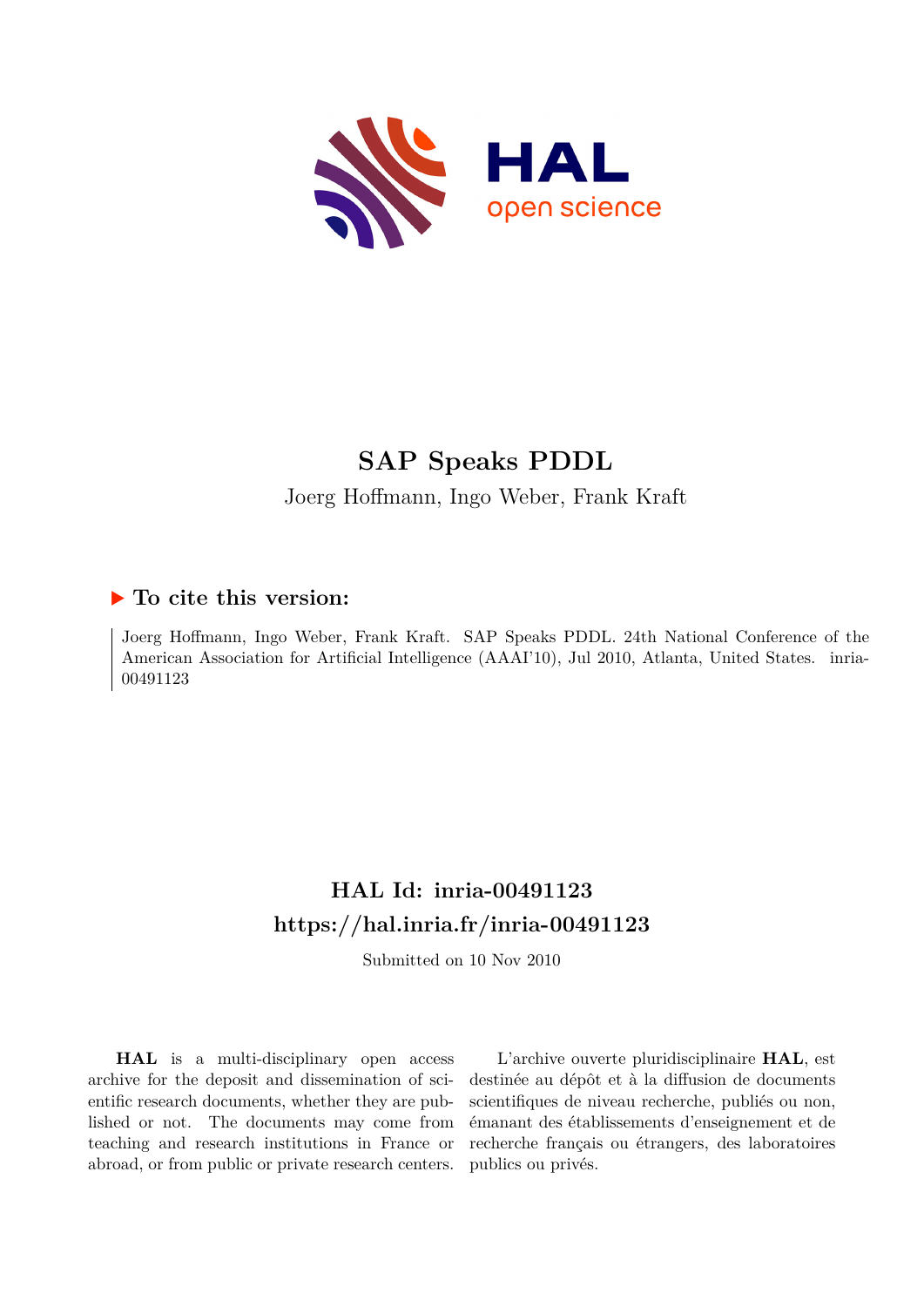# **SAP Speaks PDDL**

**Jorg Hoffmann ¨** ∗

INRIA Nancy, France joerg.hoffmann@inria.fr

**Ingo Weber**<sup>∗</sup> University of New South Wales Sydney, Australia ingo.weber@cse.unsw.edu.au

**Frank Michael Kraft** SAP Walldorf, Germany frank.michael.kraft@sap.com

#### **Abstract**

In several application areas for Planning, in particular helping with the creation of new processes in Business Process Management (BPM), a major obstacle lies in the modeling. Obtaining a suitable model to plan with is often prohibitively complicated and/or costly. Our core observation in this work is that, for software-architectural purposes, **SAP is already using a model that is essentially a variant of PDDL.** That model describes the behavior of Business Objects, in terms of status variables and how they are affected by system transactions. We show herein that one can leverage the model to obtain (a) a promising BPM planning application which incurs hardly any modeling costs, and (b) an interesting planning benchmark. We design a suitable planning formalism and an adaptation of FF, and we perform large-scale experiments. Our prototype is part of a research extension to the SAP NetWeaver platform.

#### **Introduction**

Business processes control the flow of activities within and between enterprises. Business Process Management (BPM) is concerned, amongst other things, with the maintenance of these processes. To minimize time-to-market in an ever more dynamic business environment, it is essential to be able to quickly create new processes. Doing so involves selecting and arranging suitable IT transactions from huge infrastructures such as those provided by SAP. That is a very difficult and costly task. A well-known idea is to annotate each IT transaction with a planning-like description of its relevant properties, enabling AI Planning tools to compose (parts or approximations of) the desired processes fully automatically. Variants of this idea have been explored in Web Service Composition, e.g. (Narayanan and McIlraith 2002; Pistore, Traverso, and Bertoli 2005).

Planner performance is important in such an application: typically, the user – a business person wishing to create a new process – will be waiting online for the planning outcome. But the crucial question is: *How to get the planning model?* To be useful, the model needs to capture, in a precise way and at the right level of abstraction, the relevant properties of a huge IT infrastructure. Designing such a model is

so costly that one will need good arguments indeed to persuade a manager to embark on that endeavor. (This relates to modeling of Web Services, see e.g. (Kambhampati 2007).)

When we first looked into applying planning in BPM at SAP, we did not expect to find a solution to the modeling problem. Imagine our surprise when we discovered that SAP had already designed the model we were looking for.

*At SAP, various models of software behavior have been developed, mostly for software-architectural purposes. One of these models is essentially a variant of PDDL.*

The "SAP PDDL" is called *Status and Action Management (SAM).* SAM describes how "status variables" of Business Objects (BO) change their values when "actions" – IT-level transactions affecting the BOs – are executed. SAM is extensive, covering 404 kinds of BOs with 2418 transactions.

BOs in full detail are vastly complex. A single BO may contain 1000s of data fields. SAM describes their behavior at a level of abstraction that corresponds to the language of business users. SAM was originally intended (only) to provide a declarative way of checking transaction preconditions. Using SAM for planning, we obtain technology that automatically generates processes characterized by their effect on the status of BOs. Such process generation underlies the task SAP customers are facing, in the BPM scenario described above. The *only* cost of using our technology is the time it takes business users to specify the desired status changes – in their own language! We implemented a GUI in which that can be done using simple drop-down menus.

Translating SAM into PDDL is straightforward except for some subtleties in the treatment of non-deterministic actions. We design a suitable planning formalism, and we adapt FF (Hoffmann and Nebel 2001) accordingly. Our GUI and its back-end are integrated as a research extension into the commercial SAP NetWeaver platform. Initial steps towards pilot customer evaluation have been taken, but it is still a long way towards actual commercialization. An additional benefit of our work is a new, highly realistic, benchmark domain for Planning. *An anonymized PDDL version of SAM is publicly available.*<sup>1</sup> We run large-scale experiments with FF and show that, while many tasks can be solved sufficiently quickly, significant challenges remain.

Copyright (c) 2010, Association for the Advancement of Artificial Intelligence (www.aaai.org). All rights reserved.

<sup>∗</sup>Work performed while authors were employed by SAP.

<sup>1</sup> http://www.loria.fr/∼hoffmanj/SAP-PDDL.zip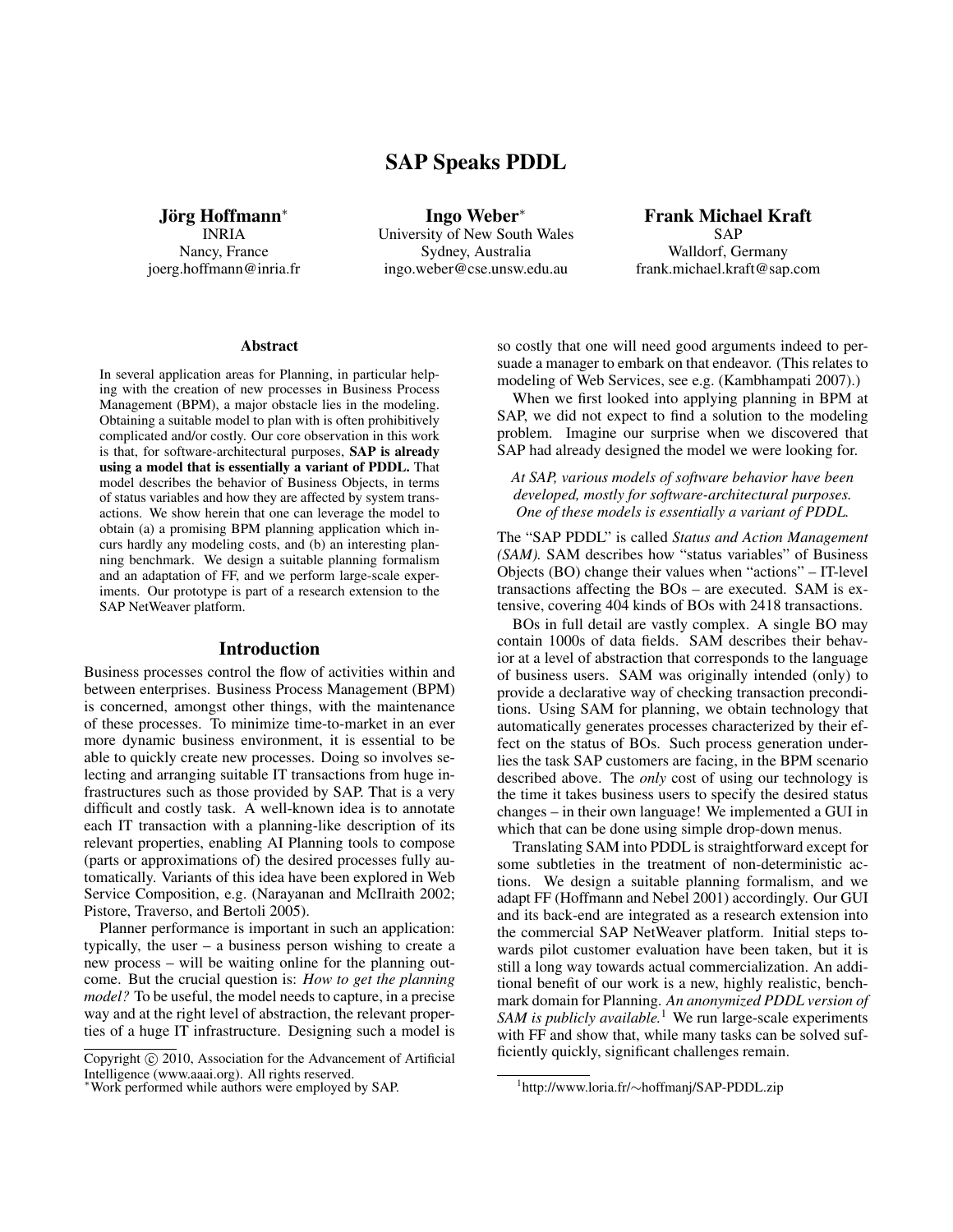# **Background**

We briefly outline what BPM is, and how AI Planning can help with it. Weske (2007) gives the following commonly used definition of what a *business process* is:

# *"A business process consists of a set of activities that are performed in coordination in an organizational and technical environment. These activities jointly realize a*

#### *business goal."*

That is, business processes serve as an abstraction of the way enterprises do business. Technically, processes are controlflows often formalized as Petri nets, notated in a humanreadable format. *Business process management* (BPM) aims at configuring and implementing processes in IT systems, monitoring and analyzing their execution, and re-designing them. A central activity in BPM is the creation and/or modification of business processes. This is done by business users, in suitable *BPM modeling environments*. There, processes are often shown as a kind of flow diagram, e.g. in the wide-spread BPMN notation (OMG 2008).

Today's business environment is increasingly dynamic. It is important to be able to adapt business processes, and to create new processes, quickly. A major bottleneck is the translation of high-level process models into implemented processes that can be run on the IT infrastructure. This step is very time-consuming since it requires intensive communication between business experts (who model the processes) and IT experts (who implement them). If the IT infrastructure is from an external provider, then experts for that infrastructure (such as SAP consultants) usually need to be involved as well. This incurs significant costs for human labor, plus potentially high costs due to increased time-to-market.

The basic idea of our application is to use Planning for composing processes automatically (to a certain extent), helping the business expert to come up with processes that are close to the IT infrastructure, and hence reducing the effort and costs associated with implementation.

This application requires a planning model, i.e., a suitable description of the behavior of the relevant software entities in the IT infrastructure. In most cases, such a description cannot be fully precise (exactly represent all relevant technical aspects of the software artifacts dealt with), and so the plan will not be guaranteed to work at IT-level. Hence planning cannot fully replace the human IT expert.

What the planning can help with is choosing the correct combination of artifacts, plus putting them together in a way that is likely to be suitable. Given that the main pain-point is the size of the IT landscape, this can potentially be quite useful. Note in particular that the IT landscape may be subject to changes. Indeed a major motivation behind SAP's SAM model is to be able to reflect such changes in a declarative way. Hence the "planning domain" may change, and the flexibility of domain-independent planning is a necessity.

There are two major requirements for practicality: (a) response times should be (almost) instantaneous; and (b) the modeling overhead should be low. As for (a), the planning will be in on-line interaction with a business user, so response time is limited to human patience. While this is important, point (b) is potentially more critical. Appropriately modeling the "domain" – a complex IT infrastructure –

can be prohibitively costly. Not less importantly, "instances" must be provided by the business user, on-line. That must be possible in a matter of seconds, and in terms that business users are familiar with. The great news we share herein is that, at SAP, both these modeling issues can be resolved to satisfaction, by leveraging the SAM model.

## **SAM**

As outlined in the introduction, SAM documents the behavior of actions – IT transactions – affecting the status of business objects. "Status" here is represented in terms of a value assignment to a set of finite-domain "status variables". SAM defines for each action a precondition and an effect, stating the required status of the relevant BOs, and how that status changes when executing the action, respectively. The original purpose of this model is, simply put, to provide a declarative way of detecting applicable actions. SAP applications check the current status against the SAM model, and provide to the user only those actions whose preconditions are satisfied. This guards against implementation bugs in the applications, since it is easier to maintain the action requirements on the level of SAM, than on the level of the actual program code. This is important because execution of actions on BOs *not* satisfying the requirements (e.g., processing a BO whose data fields have inconsistent values) may have all sorts of subtle and harmful side effects, which can constitute a major maintenance problem.

For illustration, Figure 1 gives a SAM-like model for "customer quotes" CQ, our running example.<sup>2</sup> CQ in the figure is used to refer to the customer quote instance.

A few words are in order regarding our "abuse" of SAM for a purpose that was not in the intention of its designers. Just because SAM is *similar* to PDDL, that doesn't mean it makes sense to *use* it like PDDL. Are the processes composed this way useful? Given the lack of tests with real customers, we cannot answer this question conclusively. Our impression based on demos at SAP is that, at least for quick experimentation and kick-starting the process design, the technique will be quite handy. That said, there is one potentially important shortcoming of SAM, in its current form, that we are aware of. SAM does not reflect any interactions across different kinds of BOs, although such interactions do exist. The interactions are not relevant to SAM's original purpose. But they might be relevant for composing higher quality processes. We get back to this in the conclusion.

# **Planning Formalization**

We discuss the intended meaning of SAM and design a suitable planning formalism. Consider Figure 1. The intended meaning of (disjunctive) preconditions is exactly as in planning. The same goes for non-disjunctive effects. For disjunctive effects, matters are more complicated. What SAM models here is that the action modifies the status variables, and that several outcomes are possible; which outcome actually happened will be visible to the SAP application at exe-

 $^{2}$ At SAP, SAM models are stored in an XML format. For privacy, the shown object and model are *not* part of SAM as used at SAP. The SAM models are similar.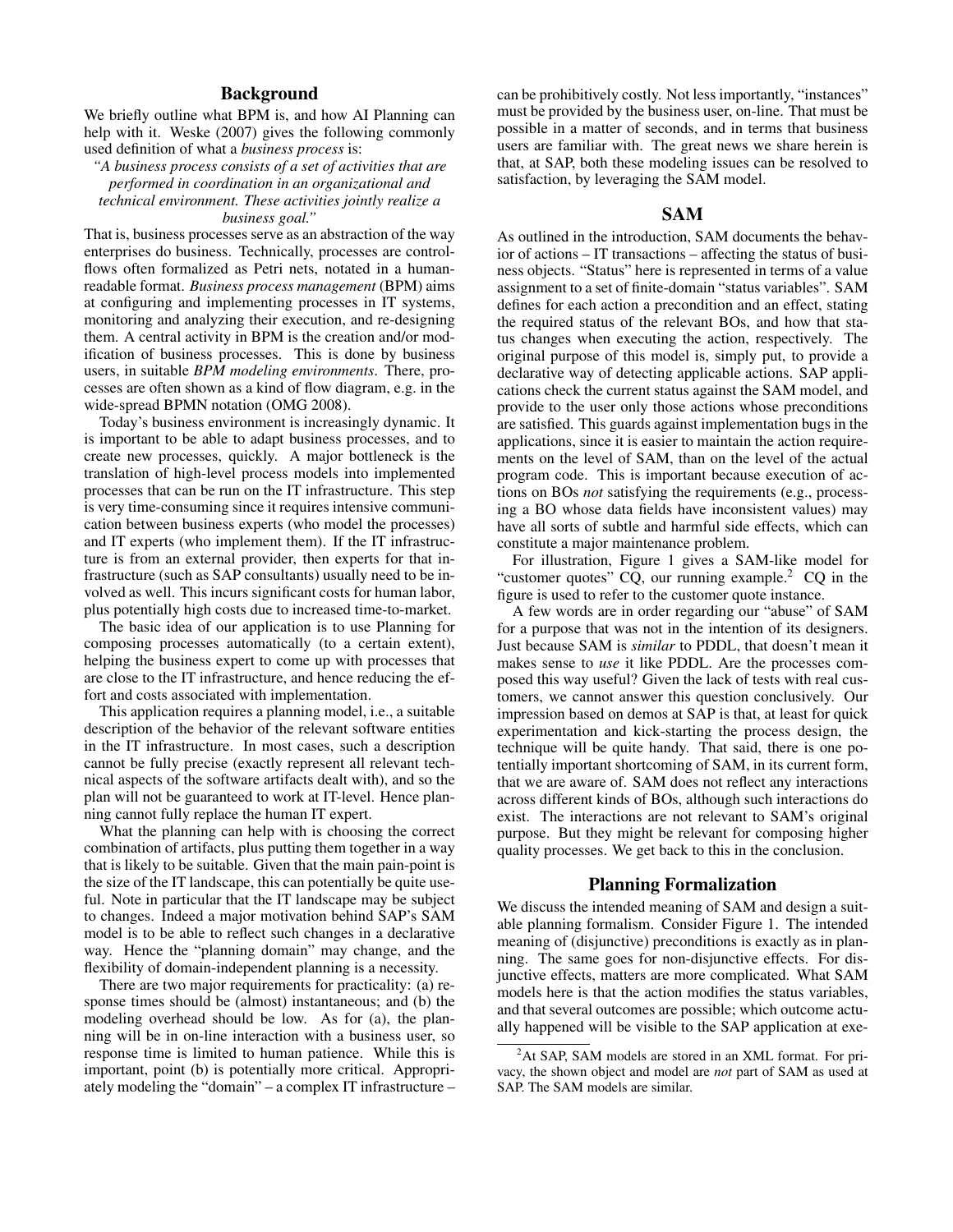| Action name                     | precondition                                                        | effect                                                                    |  |
|---------------------------------|---------------------------------------------------------------------|---------------------------------------------------------------------------|--|
| <b>Check CO Completeness</b>    | $CO.$ archivation:notArchived $(x)$                                 | $CQ$ .completeness:complete $(x)$ OR $CQ$ .completeness:notComplete $(x)$ |  |
| Check CQ Consistency            | $CO.$ archivation:notArchived $(x)$                                 | $CQ$ .consistency:consistent(x) OR $CQ$ .consistency:notConsistent(x)     |  |
| <b>Check CQ Approval Status</b> | $CQ$ .archivation:notArchived(x) AND $CQ$ .completeness:complete(x) | $CQ$ .approval:Necessary(x) OR $CQ$ .approval:notNecessary(x)             |  |
|                                 | AND CQ.consistency: $consistent(x)$                                 |                                                                           |  |
| CQ Approval                     | $CO.$ archivation:notArchived(x) AND $CO.$ approval:Necessary(x)    | $CQ$ .approval:granted $(x)$                                              |  |
| Submit CO                       | CO. are hivation: not Archived(x)                                   | $CO$ .submission:submitted $(x)$                                          |  |
|                                 | AND $(CQ.append:notNecessary(x) OR CQ.append:granted(x))$           |                                                                           |  |
| Mark CQ as Accepted             | $CO.$ archivation:notArchived $(x)$ AND $CO.$ submission:submitted  | $CQ$ . acceptance: accepted $(x)$                                         |  |
| Create Follow-Up for CO         | $CO. are hivation: not Archived(x) AND CO. accepted(x)$             | CO. follow Up: documentCreate(x)                                          |  |
| Archive CO                      | $CO.$ archivation:notArchived $(x)$                                 | $CO.$ archivation: Archived $(x)$                                         |  |

|  |  | Figure 1: Our SAM-like running example, modeling the behavior of "customer quotes" CQ. |
|--|--|----------------------------------------------------------------------------------------|
|  |  |                                                                                        |

cution time. What SAM does *not* model is that the outcome depends on the properties of the relevant object prior to the action application. For example, the outcome of "Check CQ Completeness" is fully determined by the contents of the object CQ. These contents – up to 100s or 1000s of data fields for a single object – are abstracted in SAM, making the action non-deterministic from its perspective. At the same time, this "non-determinism" is not like throwing a dice: the outcome changes only if the object content was changed in the meantime. That is possible (the processes do not have full control over the objects), but it does not make sense to "wait for the right outcome", and SAM does not model actions allowing to notify someone that the content needs to be changed. We hence take these actions to be nondeterministic but do not allow to repeat them.

SAM explicitly provides an initial value for each status variable. Regarding the goal and the definition of plans, matters are more complicated again. Clearly, the SAM model of Figure 1 does not allow *strong* plans that guarantee success under all circumstances: checking completeness or consistency can always result in a negative outcome that forbids successful processing. This pertains not only to our illustrative example here – in a large experiment, we determined that 75% of the considered instances did not have a strong plan (we get back to this in the experiments section).

To address this, one can define more complicated goals, or a weaker notion of plans. The former is impractical because goals must be specified online by the user, and complex goals require familiarity with the underlying SAP system, which contradicts our value proposition. As for the latter, *strong cyclic plans* (Cimatti et al. 2003) do not make sense because "waiting for the right outcome" does not, c.f. above. The best one can do based on SAM is to highlight the potentially "bad" outcomes, and to make sure to not highlight any outcomes that could actually be solved. We hence settle for a notion of plans that allows non-deterministic actions to have failed outcomes, provided that at least one outcome is solved, and that the failed outcomes are provably unsolvable. For specifying the goal, all that is required is to give the desired attribute values: e.g., CQ.followUp:documentCreated(x) and  $CQ$ .archivation: Archived $(x)$  in the case of Figure 1. In our GUI this is done in simple drop-down menus.

The above translates into the following planning formalism. Planning tasks are tuples  $(X, A, I, G)$ . X is a set of *variables*; each  $x \in X$  is associated with a finite domain  $dom(x)$ . A is a set of *actions*, where each  $a \in A$  takes the

form  $(\text{pre}_a, E_a)$  with  $\text{pre}_a$  being a partial variable assignment, and  $E_a$  being a set of partial variable assignments. The members  $\operatorname{eff}_a \in E_a$  are interpreted as alternative (nondeterministically chosen) *outcomes*. I is a variable assignment representing the *initial state*, and G is a partial variable assignment representing the *goal*.

A *fact* is a pair  $(x, v)$  where  $x \in X$  and  $v \in dom(x)$ . We identify (partial) variable assignments with sets of facts in the obvious way. We denote with  $dA := \{a \in A \mid |E_a| =$ 1} and  $ndA := \{a \in A \mid |E_a| > 1\}$  the sets of *deterministic* and *non-deterministic* actions, respectively. If  $a \in dA$ , then by  $\operatorname{eff}_a$  we denote the single outcome of a.

A *state* s is a variable assignment. If f is a partial variable assignment, then  $s \oplus f$  is the variable assignment that coincides with  $f$  where  $f$  is defined, and that coincides with s elsewhere. An *action tree* is a tree whose nodes are actions and whose edges are labeled with partial variable assignments, so that each action a in the tree has exactly  $|E_a|$ outgoing edges, one for (and labeled with) each  $\mathit{eff}_a \in E_a$ .

**Definition 1** *Let*  $(X, A, I, G)$  *be a planning task, let s be a state, let*  $ndA_{av} \subseteq ndA$ *, and let T be an action tree. We say that*  $T$  solves  $(s,ndA_{av})$  *iff either:* 

- *1. T is empty and*  $G \subseteq s$ *; or*
- *2. the root of*  $T$  *is*  $a \in dA$ *,*  $pre_a \subseteq s$ *, and the sub-tree of*  $T$ *rooted at a's son solves*  $(s \oplus \textit{eff}_a, ndA_{av})$ *; or*
- *3. the root of*  $T$  *is*  $a \in ndA_{av}$ *,*  $pre_a \subseteq s$ *, and for each son of* a reached via an edge labeled with  $\operatorname{eff}_a \in E_a$  we have *that either (i) the sub-tree of* T *rooted at that son solves*  $(s \oplus \text{eff}_{a}, \text{ndA}_{av} \setminus \{a\})$ , or (ii) there exists no action tree  $T'$  that solves  $(s \oplus \hat{eff}_a, ndA_{av} \setminus \{a\})$ , where (i) is the *case for at least one of* a*'s sons.*

*A* plan *is an action tree that solves*  $(I,ndA)$ *.* 

Items 1 and 2 of this definition should be clear. Item 3 reflects our above discussion of the meaning of SAM. First, non-deterministic effects are directly observed, which is handled by separating the outcomes of  $a$  in item 3, rather than including them all into a single belief state. (A desirable side effect is that the object stati are always fully known, i.e., in spite of the non-determinism there are no non-trivial belief states.) Second, we allow solution trees containing unsolvable leaf nodes, as long as below every node there is at least one solved leaf  $- c.f.$  the arrangement of options (i) and (ii) in item 3. Third, we allow each non-deterministic action only once on each path through  $T$ , as is encoded by the use of the set  $ndA_{av}$  in Definition 1.

Figure 2 shows a plan for our running example from Figure 1. For presentation to the user, a post-process (omitted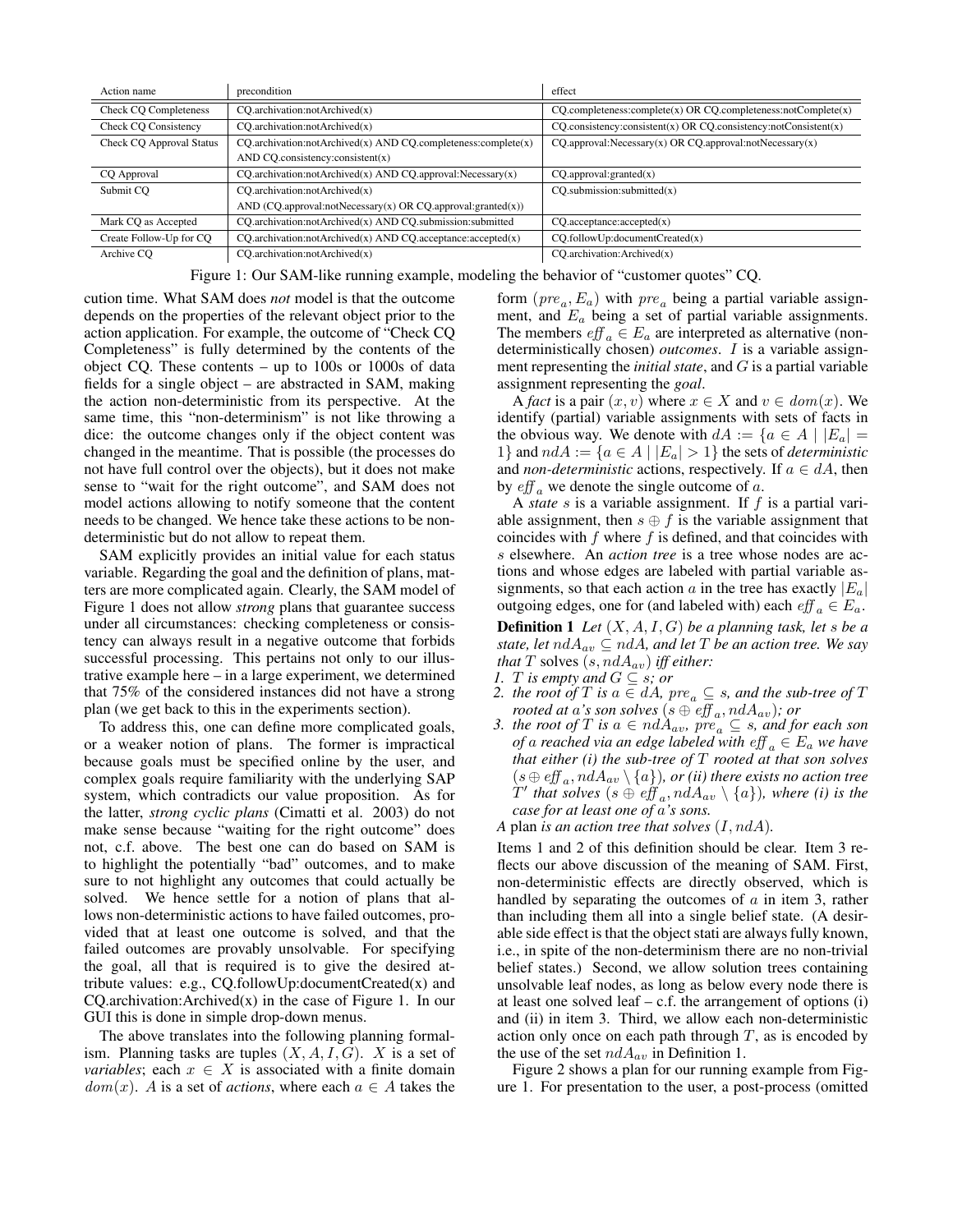



for space reasons) transforms such plans into BPMN workflows, merging redundant sub-trees and using explicit routing nodes for parallel and alternative execution.

### **Planning Algorithms**

We use a variant of AO\* tree search. We refer to this variant as *SAM-AO\**. Search is forward in an AND-OR tree whose nodes are states (OR nodes) and actions (AND nodes). For deterministic actions, there is a single child so the AND node trivializes. We propagate "node solved" and "node failed" markers. An OR node is failed if either its heuristic value (see below) is infinite, or if all its children are failed. The node is solved if either its heuristic value is 0, or if one of its children is solved. An AND node is failed if all its children are failed. The node is solved if all of its children are either failed or solved, and at least one child is solved. The algorithm terminates when the initial state is solved or failed. In the former case, a solved sub-tree is returned.

We prune duplicates by comparing every new state  $s$ backwards with its predecessor states up to the most recent non-trivial AND node (given the SAM semantics, pruning states across non-trivial AND nodes is not possible).

**Proposition 1** *Let* (X,A,I,G) *be a planning task, and let* h *be a heuristic function. SAM-AO\* with duplicate pruning terminates. Provided* h *returns* ∞ *only on unsolvable states, SAM-AO\* terminates with success iff the task is solvable, and the action tree returned in that case is a plan.*

This follows by definition and the simple observation that duplicate pruning allows only finitely many nodes in a planning task without non-deterministic actions.

We use a simple variant of the FF heuristic function (Hoffmann and Nebel 2001). For the non-deterministic actions, we act as if we could choose the outcome.<sup>3</sup> That is, we compile each  $a \in ndA_{av}$  – the non-deterministic actions that are still available at the respective point in the search tree – into the set of deterministic actions  $\{(pre_a, \{ \text{eff}_a \}) \mid \text{eff}_a \in$  $E_a$ . While this is simplistic, as we will see it leads to quite reasonable performance. As in FF, we use the relaxed plans not only to obtain the goal distance estimates, but also to restrict the action choice to those that are "helpful".

One important aspect of the heuristic function is that, just as usual, it may stop without reaching the goals in the relaxed planning graph, which obviously proves the evaluated state to be unsolvable: there is not even a single sequence of action outcomes that leads to success. The heuristic then returns  $\infty$ , enabling SAM-AO\* to mark states as "failed".

## **Experiments**

As stated, from a commercial point of view our techniques are in a preliminary stage. Their business value is yet to be determined. We now evaluate them from a scientific point of view. Our experiments are aimed at understanding:

- (1) *Is the runtime performance of our planner sufficient for the envisioned application?*
- (2) *How interesting is SAM as a planning benchmark?*

All experiments were run on a 1.8 GHZ CPU, with a 10 minute time and 0.5 GB memory cut-off. Our planner is implemented in C as a modification of FF-v2.3. Its input is the aforementioned PDDL version of SAM, where each fact encodes one status variable value, and where non-deterministic actions are represented in a PPDDL-style format.

The initial states in our PDDL encodings are empty – no BOs have been created as yet. Our PDDL allows to create at most a single BO of each type (allowing more would make no sense in terms of the business processes we are aiming to create). Hence a SAM planning instance is identified by its goal: a subset of variable values. This implies in particular that the number of SAM instances is finite. That number, however, is enormous; just for choosing the subset of variables to be constrained we have  $2^{2413}$  options.<sup>4</sup> In what follows, we mostly consider goals all of whose variables belong to a single BO. This is sensible because, as previously stated, SAM currently does not reflect interactions across BOs. There are 1373259536 single-BO goals, which is still astronomic. However, when running FF on all 3482 instances whose goal contains only a single variable value, we found that 989 of those are unreachable. When excluding goals that contain any of these per-se unsolvable values, 9833400 instances remain.

We made an instance generator (also included in the PDDL download) that allows to create instance subsets characterized by the number  $|G|$  of variables constrained in the goal. For given  $|G|$ , the generator enumerates all possible variable tuples, and allows to randomly sample for each of them a given number  $S$  of value tuples. The maximum number of variables of any BO is 15. We created all possible instances for  $|G| = 1, 2, 3, 13, 14, 15$  where the number of instances is up to around 50000. For all other values of  $|G|$ , we chose a value for S so that we got around 50000 instances. We omitted instances with a trivial plan, *i.e.*, where the goal is true already in the initial state of the respective BO. The total number of instances created thus is 548987.

<sup>&</sup>lt;sup>3</sup>This idea is known as "determinization" in probabilistic planning, see e.g. (Yoon, Fern, and Givan 2007).

<sup>4</sup>Anyway, pre-computing a table of plans is not an option because one of the main points about SAM is the ability to easily reflect and handle *changes* in the IT infrastructure.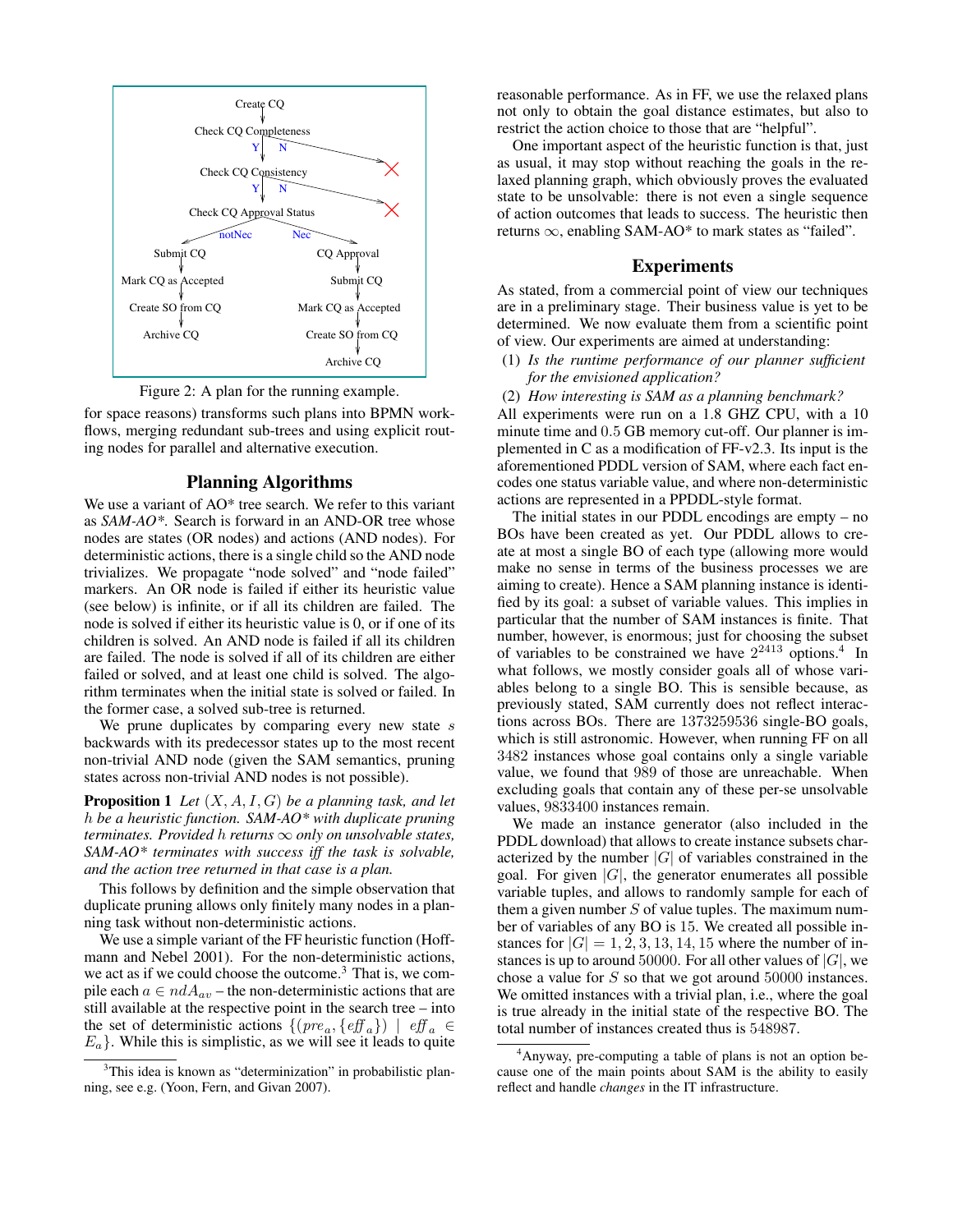

Figure 3: Coverage (a,b) and state evaluations (c,d) data, plotted over individual kinds of BOs (a,c) and  $|G|$  (b,d). "SOLVED": plan found. "UNSOLVED": search space (with helpful actions pruning) exhausted. "FAILED": out of time or memory.

In a first experiment, we tried to find strong plans only. To enable proofs of unsolvability, we ran FF without helpful actions pruning, and we included in the input only the subset of actions affecting the relevant BO (else the state space is always much too vast to be exhausted). Overall, only 10% of the instances could be solved; on 15%, FF ran out of time or memory; 75% of them were proved unsolvable.

Strong plans are rare in SAM. We now report detailed results for the more generous semantics as per Definition 1, allowing failed action outcomes as long as they are provably failed. In our baseline, we include *all* actions in the input (not only those of the relevant BO), because (a) helpful actions pruning will detect the irrelevant actions anyway, and (b) in the long term SAM *will* model cross-BO interactions.

We identify two parameters relevant to the performance of FF: the kind of BO considered, and  $|G|$ . Figure 3 shows how coverage and state evaluations (number of calls to the heuristic function) depend on these parameters. Consider first Figure  $3$  (a). The x-axis ranges over BOs, i.e., each data point corresponds to one kind of  $BO<sup>5</sup>$ . The ordering of  $BOs$  is by decreasing percentage of solved instances. For each BO, the y-axis shows the percentage of solved, unsolved, and failed

instances within that BO. We see that, in 275 of the 371 kinds of BOs, coverage is perfect. For another 65 BOs, coverage is above 70%. For the remaining 32 BOs, coverage is rather bad. The fraction of unsolved instances peaks at 81.92% and the fraction of failed instances peaks at 14.98%. Considering Figure 3 (b), we see how coverage is affected by |G| (shown on the x-axis).  $|G| = 1$  is handled perfectly, followed by a fairly steady decline as  $|G|$  grows. An explanation for the discontinuity at  $|G| = 3, 4$  could be that for  $|G| = 3$  our experiment is exhaustive while for  $|G| = 4$  we only sample. The discontinuity at  $|G| = 13, 14$  is largely due to BO structure. Few BOs have more than 12 variables. Those with 13 variables happen to be exceptionally challenging, while almost all of the instances for  $|G| > 13$  are from a BO that is not quite as challenging.

Consider now Figures 3 (c) and (d) which provide a deeper look into performance on those instances where FF terminated regularly (plan found or helpful actions search space exhausted). <sup>6</sup> In (c), the most striking observation is that, for 350 of the 371 BOs, the maximum number of state evaluations is below 100; for solved instances, this even holds for 364 BOs. In fact, in all but a single BO we always need less than 1000 evaluations to find a plan. The single

<sup>&</sup>lt;sup>5</sup>We consider only 371 BOs because in the other 33 BOs, all possible goals either contain an unreachable goal value (c.f. above), or are satisfied already in the initial state of the BO.

<sup>&</sup>lt;sup>6</sup>The ordering of BOs in (c) is by increasing y-value for each curve individually; otherwise the plot would be unreadable.